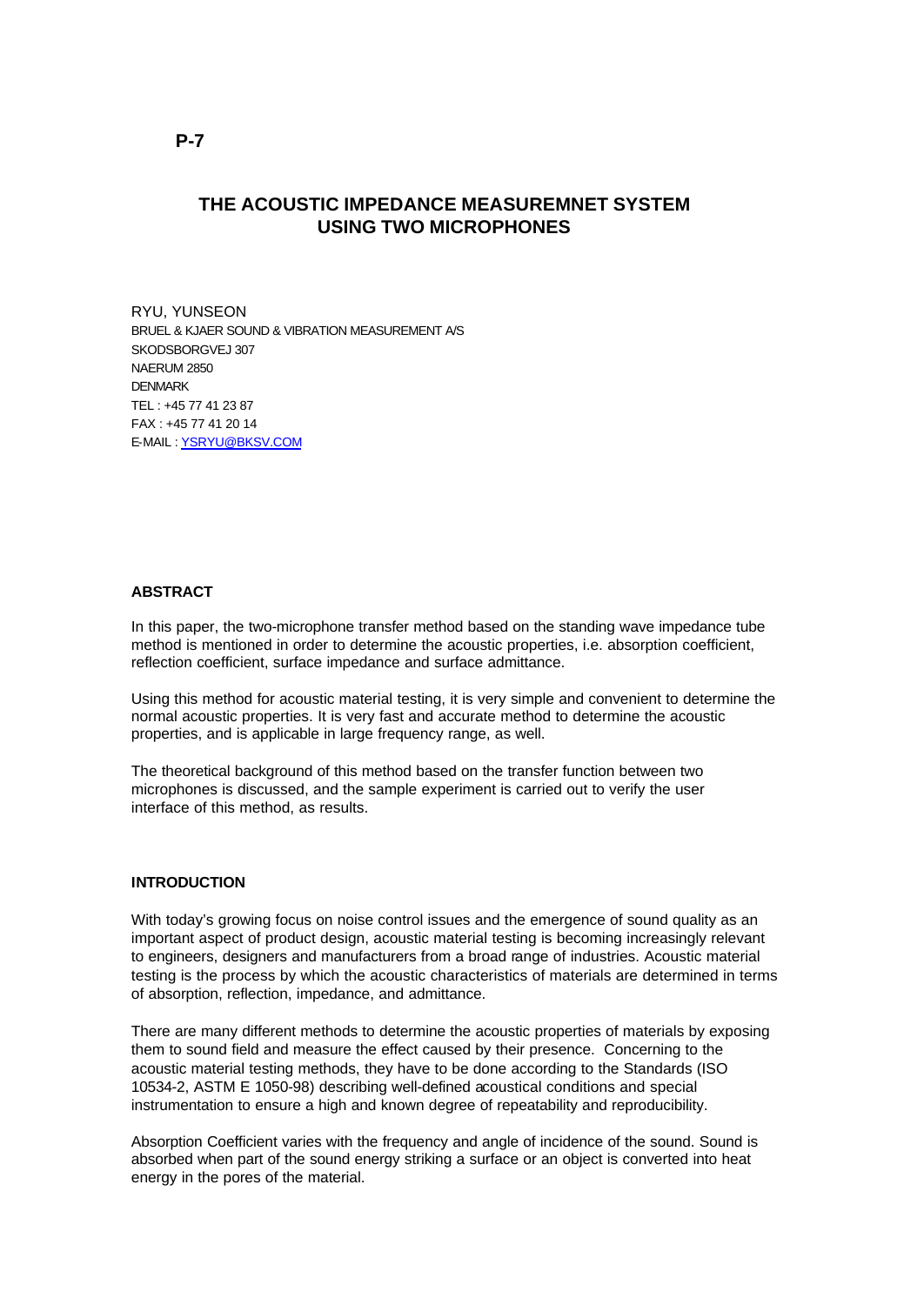Generally, higher frequencies are more easily absorbed than low frequencies. Materials that are good absorbers permit sound to pass through them relatively easily; this is why sound absorbers are generally not good sound barriers. They reduce the level of noise inside an enclosure, because while the sound waves are being reflected from the surfaces in the room, they interact with the sound absorbing materials and lose some energy each time. However, it requires large thickness or many paths for the sound energy to be significantly reduced.

Materials that prevent the passage of sound are usually solid, fairly heavy and non-porous. Sound-absorptive materials are used to reduce the level of steady sound in a room, from a machine for example, and to reduce the reverberation.

The sound absorption for a material or an object is measured in sabins or metric sabins. One sabin may be thought of as the absorption of unit area (1  $m^2$  or 1 ft<sup>2</sup>) of a surface that has an absorption coefficient of 1.0 (100%). When areas are measured in square meters, the term metric sabin is used. The absorption for a surface can be found by multiplying its area by its absorption coefficient. Thus for a material with an absorption coefficient of 0.5, 10 ft<sup>2</sup> of this material has a sound absorption of 5 sabins and 100  $m^2$  of 50 metric sabins. When sound waves strike one side of a partition, the pressure variations cause vibrations in the partition, and part of the power in the sound wave is transferred to the partition. All or part of this vibration energy, depending on the construction, will reappear at the opposite surface, where it is reradiated as sound.

## **THEORETICAL BACKGROUND**

### **Two-microphone impedance tube method**

Two-microphone impedance method is based on measuring sound pressure in an impedance tube at two flush-mounted microphone positions. It determines the acoustical characteristic quantities such as the absorption coefficient, reflection coefficient, surface impedance and surface admittance for small size objects exposed to plane waves at normal sound incidence, referring to the Fig.1.

## **Acoustic Properties**

- 1. Absorption Coefficient: The fraction of sound energy that is absorbed at any surface. (0 =<  $\alpha \leq 1$  [-1])
- 2. Complex Reflection Coefficient: The ratio of the pressure amplitude of the reflected wave to the incident wave.  $(0 \le r \le 1$  [-] )
- 3. Complex Acoustic Impedance: The ratio of the surface sound pressure to the sound particle velocity through the surface. ( $Z = R + iX [Pa*s/m^3]$ )
- 4. Complex Acoustic Admittance: The ratio of the sound particle velocity through the surface to the surface sound pressure. (  $G = g -jb [m^3/(Pa^*s)]$  )
- 5. Transmission Loss: The ratio of the airborne sound power incident on the partition to the sound power transmitted by the partition and radiated on the other side. ( TL [dB] )

#### **Frequency Range & Spacing between Tow Microphones**

The upper working frequency is chosen to avoid the occurrence of non-plane wave mode propagation and to assure accurate phase detection.

Upper working frequency  $(f_u)$  limited by:

 $d < 0.58^{\ast}\lambda_{1} = 5$  f<sub>u</sub>  $< 0.58^{\ast}c_{0}/d$  (Circular tube) (ISO 10534-2)  $d < 0.586^* \lambda_u = > f_u < 0.586^* c_0/d$  (Circular tube) (ASTM E 1050)  $d < 0.50^{\ast} \lambda_{u} \Rightarrow f_{u} < 0.50^{\ast} c_{0}/d$  (Rectangular tube) (ISO and ASTM)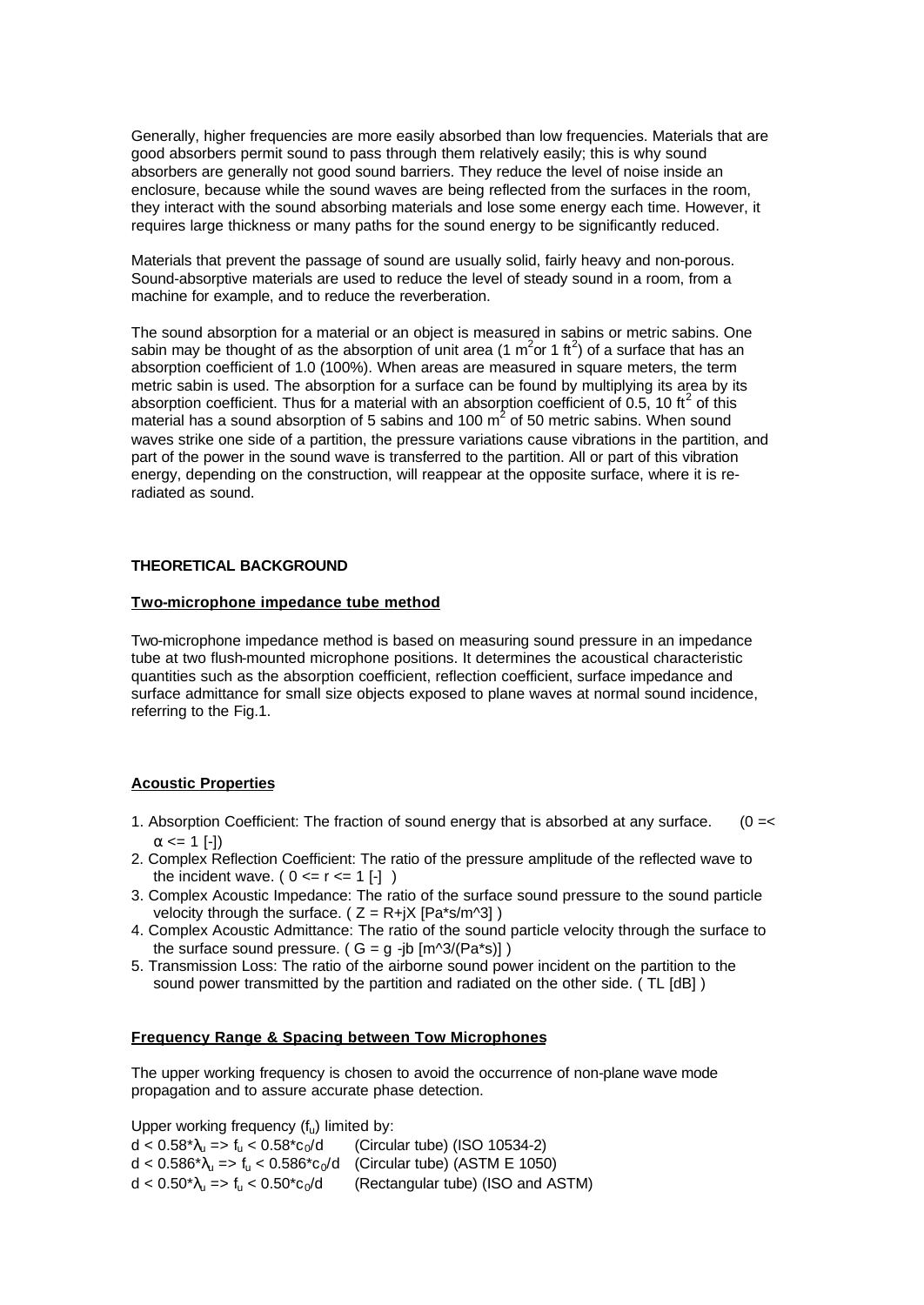

Fig. 1 Conceptual Drawing of Two-Microphone Impedance Method

The spacing between the microphones  $s < 0.45^* \lambda_u$  =>  $f_u < 0.45^* c_0/s$  (ISO 10534-2)  $s \le 0.40^* \lambda_u$  =>  $f_u \le 0.40^* c_0/s$  (ASTM E 1050)

- where, f<sub>i</sub>: lower working frequency [Hz]
	- d: inside diameter of circular tube [m]
	- f: operating frequency [Hz]
	- $\lambda_{\text{u}:}$  max. side length of rectangular tube [m]
	- fu: upper working frequency [Hz]
	- s: spacing between microphones [m]
	- T: temperature [K]
	- $c_0$ : speed of sound  $[m/s]$

## **Impedance Tube**

The tube must be long enough to cause plane wave development:  $x_{\text{ms}} > d$  (minimum)  $x_{\text{ms}}$  > 3d (recommended)

The spacing between sample and closest microphone must be long enough to avoid proximity distortions to the acoustic field: Non-structured layer:  $1 > d/2$ Semi-lateral structured layer:  $| > d$ Strongly asymmetrical layer:  $1 > 2d$ 

where, x<sub>ms</sub>: The distance between source and closest microphone [m]

They must be placed in the plane wave field. Their membrane diameter should be small in relation to their spacing to reduce the influence of their acoustic centers:  $d_{\text{mic}} < 0.2$ \*s Their membrane diameter should be small to minimize high frequency spatial averaging across the diaphragm face: dmic << λ<sup>u</sup>

where,  $d_{\text{mic}}$ : The diameter of the microphone

#### **USER INTERFACE**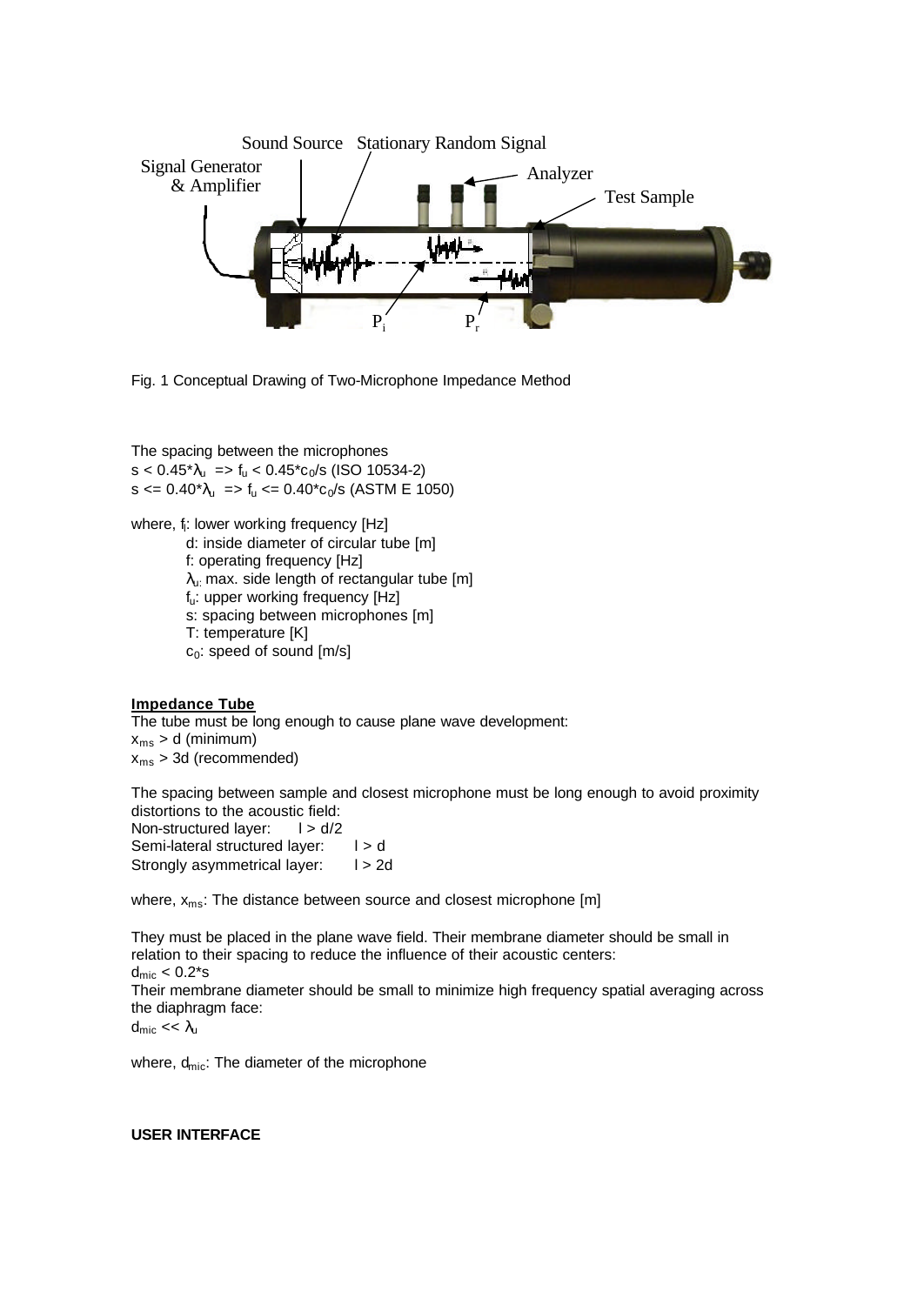

Fig. 2 User Interface of PULSE Material Testing 7758

PULSE Material Testing is the complete and fully integrated system for acoustic measurements on small material samples in the 50 Hz to 6.4 kHz frequency range. The PULSE Material Testing system can be used to measure the acoustic properties of almost any test sample, including composite and irregular materials, using a Brüel & Kjær impedance tube. The tube can replicate many acoustic settings and uses two fixed microphones to make simultaneous measurements at all frequencies of interest, saving time lost on serial testing.

The native Windows 2000<sup>®</sup>-based PULSE multi-analyzer system gives you a stable, familiar operating system to work with while the task-oriented user interface simplifies the measurement process from setup to documentation of final results via a series of straightforward, intuitive steps. It is shown in Fig. 2 as an example. The Material Testing software is designed to make life easier for the user and includes lots of helpful features including:

- compensation for sample variations and simulations of composite materials by averaging results
- batch support allowing easy execution of groups of measurements
- 1/nth-octave spectrum extraction enabling data comparison with standing wave ratio method
- advanced calibration features to eliminate the need to re-calibrate between tests
- full integration with Microsoft $^{\circledR}$  Word and Excel allowing further post-processing and easy reporting
- on-line, context-sensitive help ensuring quick understanding of software
- support of custom measurement tubes, or tubes from other vendors, allowing greater measurement flexibility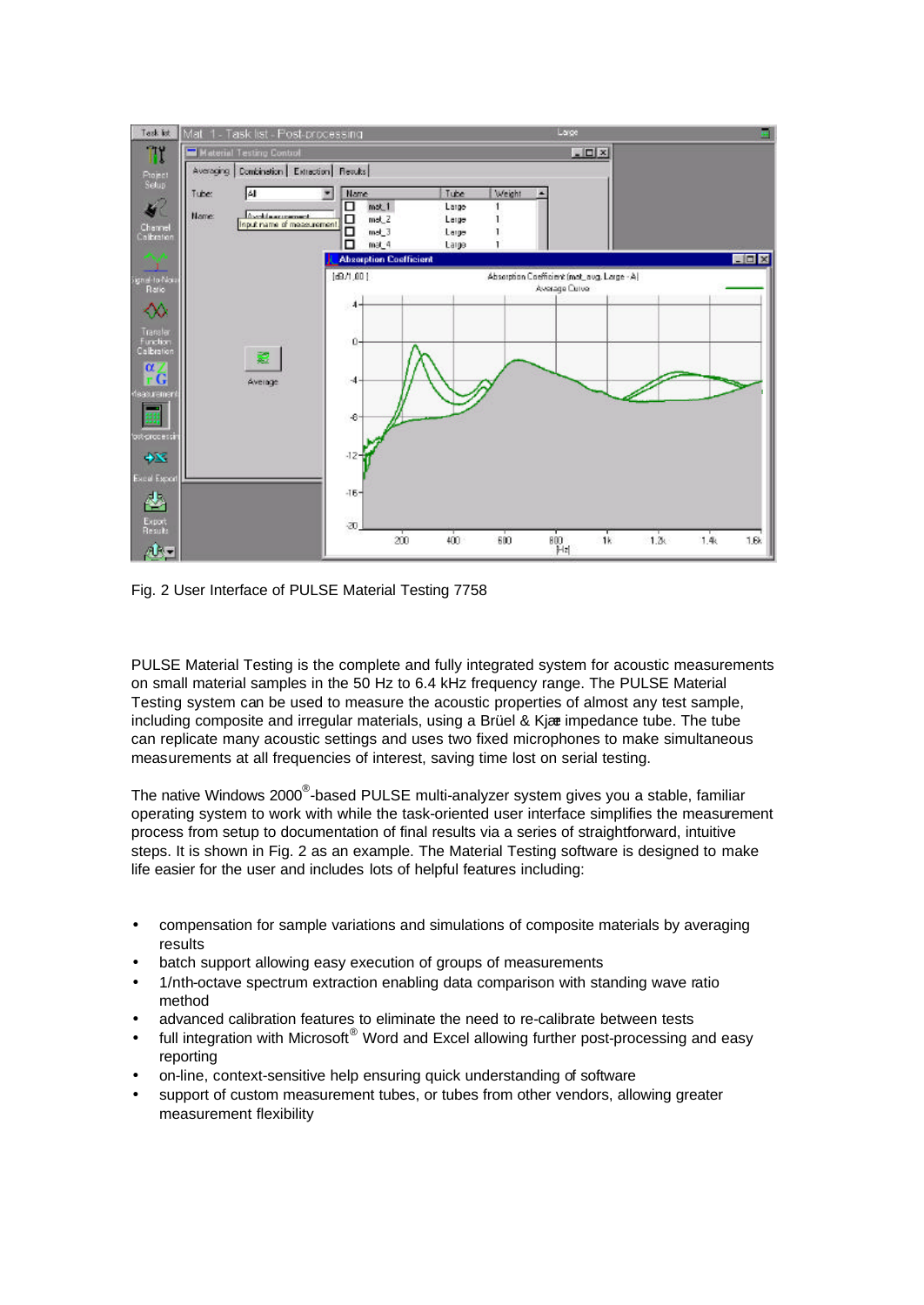

Fig. 3 System Configuration of Acoustical Material Testing Using Two Microphone Method

## **EXPERIMENT**

The system configuration of Material Testing is shown in Fig. 3. The Multi-Analyzer, PULSE is used as a front-end. As typical results, absorption coefficient, impedance, reflection coefficient are shown in Fig. 4 to Fig. 6.



Fig. 4 Measurement Result of Absorption Coefficient



Fig. 5 Measurement Result of Reflection Coefficient